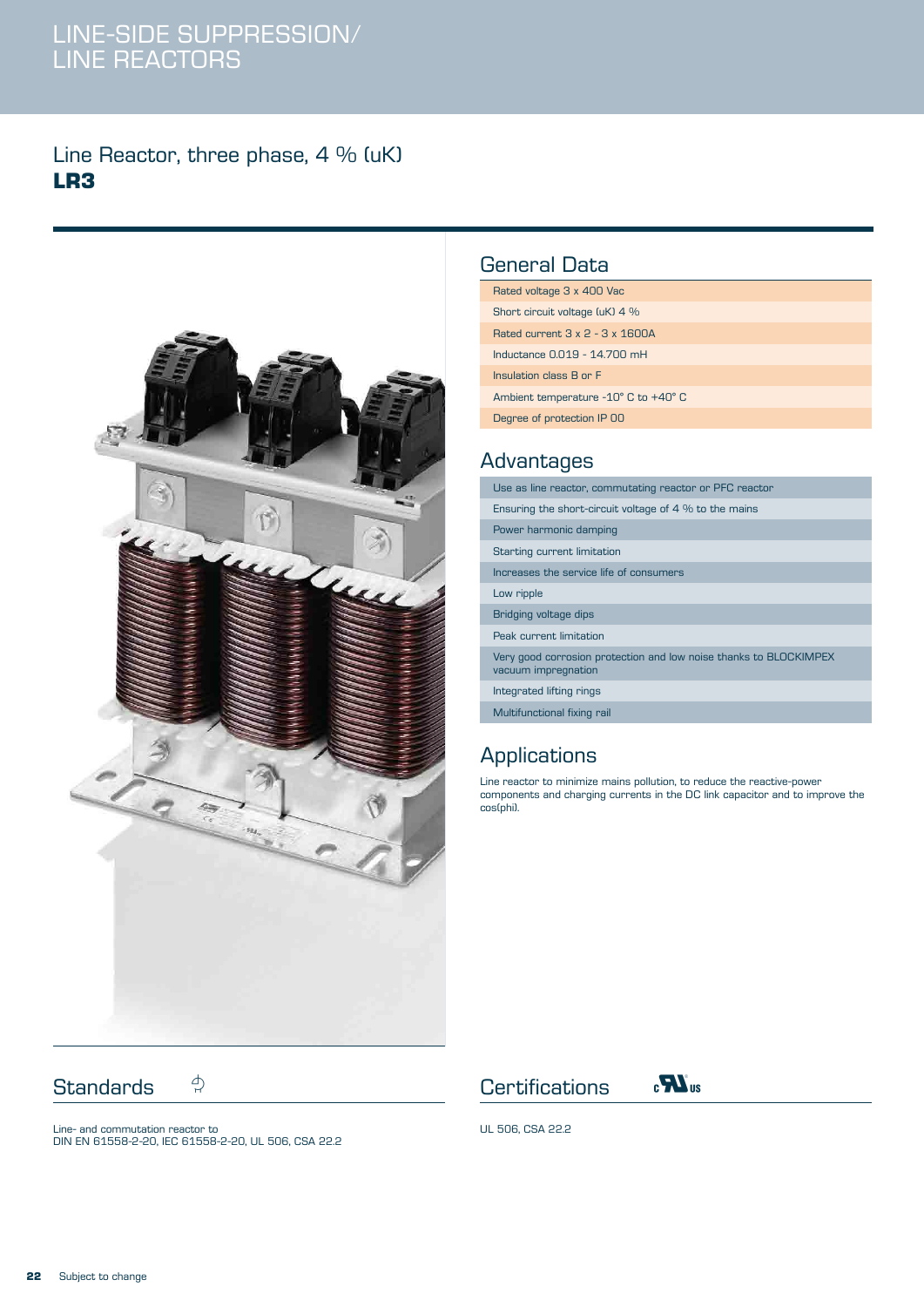



### Line Reactor, three phase, 4 % (uK) **LR3**

|                 | - 49                       | LR3 40-4/2                         | LR3 40-4/4                         | LR3 40-4/6                         | LR3 40-4/8                         | LR3 40-4/10                        | LR3 40-4/16                        |
|-----------------|----------------------------|------------------------------------|------------------------------------|------------------------------------|------------------------------------|------------------------------------|------------------------------------|
| ]<br>የ<br>}     | Type                       |                                    |                                    |                                    |                                    |                                    |                                    |
|                 | Operating data             |                                    |                                    |                                    |                                    |                                    |                                    |
| Electrical data | Rated voltage              | 3 x 400 Vac                        | 3 x 400 Vac                        | 3 x 400 Vac                        | 3 x 400 Vac                        | 3 x 400 Vac                        | 3 x 400 Vac                        |
|                 | Rated voltage (IEC)        | 3 x 690 Vac                        | 3 x 690 Vac                        | 3 x 690 Vac                        | 3 x 690 Vac                        | 3 x 690 Vac                        | 3 x 690 Vac                        |
|                 | Rated voltage (UL)         | 3 x 600 Vac                        | 3 x 600 Vac                        | 3 x 600 Vac                        | 3 x 600 Vac                        | 3 x 600 Vac                        | 3 x 600 Vac                        |
|                 | Short circuit voltage uK   | 4 %                                | 4%                                 | 4%                                 | 4%                                 | 4%                                 | 4%                                 |
|                 | Voltage drop               | 9.2 Vac                            | 9.2 Vac                            | 9.2 Vac                            | 9.2 Vac                            | 9.2 Vac                            | 9.2 Vac                            |
|                 | Rated current              | 2A                                 | 4 A                                | 6 A                                | 8 A                                | 10 A                               | 16 A                               |
|                 | Rated frequency            | $50 - 60$ Hz                       | $50 - 60$ Hz                       | $50 - 60$ Hz                       | $50 - 60$ Hz                       | $50 - 60$ Hz                       | $50 - 60$ Hz                       |
|                 | Inductivity                | 14.700 mH                          | 7.350 mH                           | 4.900 mH                           | 3.680 mH                           | 2.940 mH                           | 1.840 mH                           |
|                 | Inductivity deviation      | ±10%                               | ±10%                               | ±10%                               | ±10%                               | ±10%                               | ±10%                               |
|                 | Approvals                  |                                    |                                    |                                    |                                    |                                    |                                    |
|                 | Approvals                  | cURus                              | cURus                              | cURus                              | cURus                              | cURus                              | cURus                              |
|                 | Environment                |                                    |                                    |                                    |                                    |                                    |                                    |
|                 | Ambient temperature        | $-10^{\circ}$ C to $+40^{\circ}$ C | $-10^{\circ}$ C to $+40^{\circ}$ C | $-10^{\circ}$ C to $+40^{\circ}$ C | $-10^{\circ}$ C to $+40^{\circ}$ C | $-10^{\circ}$ C to $+40^{\circ}$ C | $-10^{\circ}$ C to $+40^{\circ}$ C |
|                 | Cooling method             | AN                                 | AN                                 | AN                                 | AN                                 | AN                                 | AN                                 |
|                 | Safety and protection      |                                    |                                    |                                    |                                    |                                    |                                    |
|                 | Type                       | open type                          | open type                          | open type                          | open type                          | open type                          | open type                          |
|                 | Class of Insulation System | IEC=B, UL=class 130                | IEC=B, UL=class 130                | IEC=F, UL=class 155                | IEC=F, UL=class 155                | IEC=F, UL=class 155                | IEC=F, UL=class 155                |
|                 | Protection index           | $IP$ 00                            | $IP$ <sub>00</sub>                 | $IP$ 00                            | $IP$ 00                            | $IP$ 00                            | $IP$ 00                            |
|                 | Safety class (prepared)    |                                    |                                    |                                    |                                    |                                    |                                    |
|                 | Test voltage               | 4000 Vac                           | 4000 Vac                           | 4000 Vac                           | 4000 Vac                           | 4000 Vac                           | 4000 Vac                           |
|                 | Order numbers              |                                    |                                    |                                    |                                    |                                    |                                    |
|                 | <b>Order Number</b>        | LR3 40-4/2                         | LR3 40-4/4                         | LR3 40-4/6                         | LR3 40-4/8                         | LR3 40-4/10                        | LR3 40-4/16                        |
|                 |                            |                                    |                                    |                                    |                                    |                                    |                                    |

3.3

 $3.4$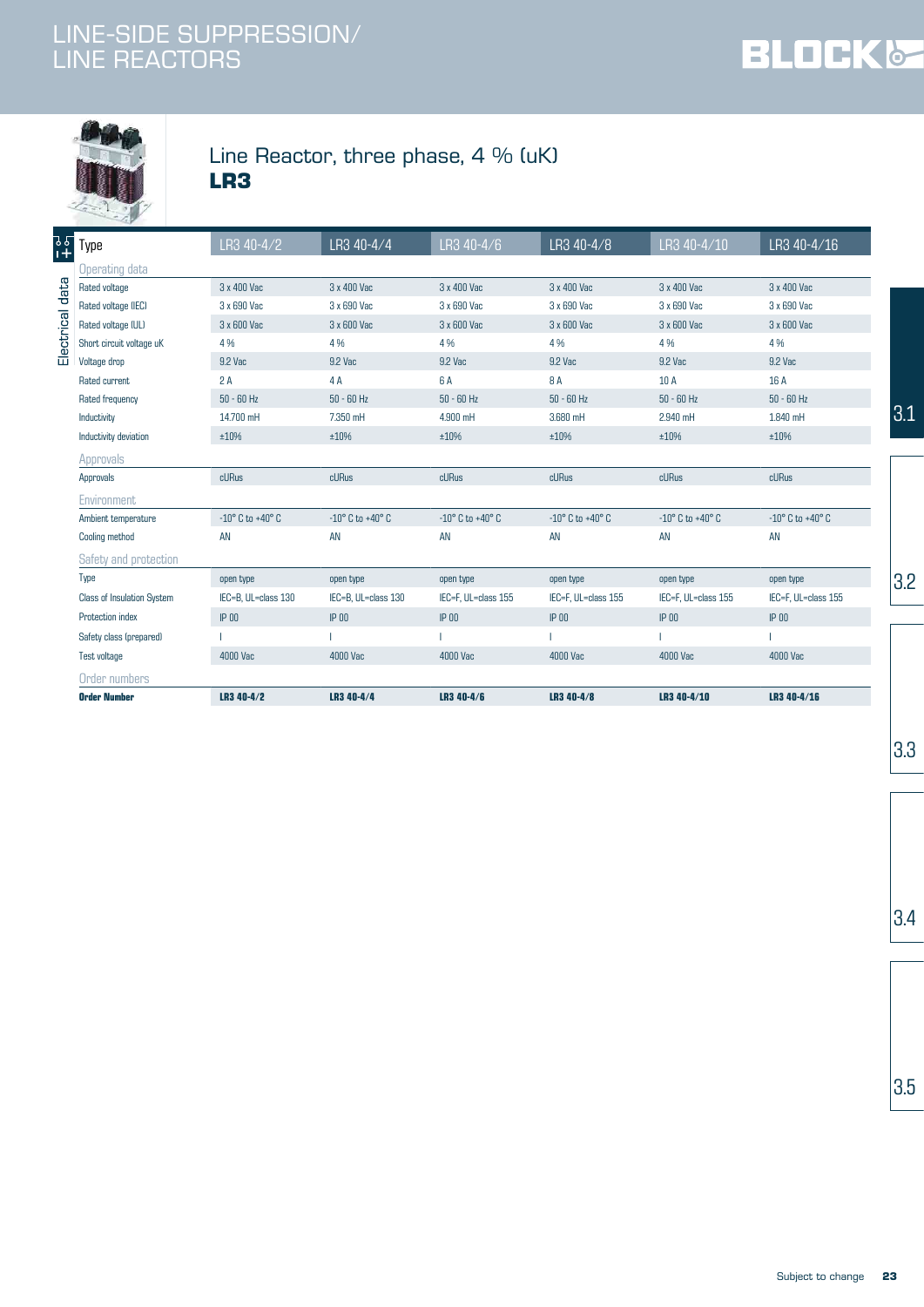

### Line Reactor, three phase, 4 % (uK) **LR3**

|                 | <b>Order Number</b>               | LR3 40-4/20                        | LR3 40-4/25                        | LR3 40-4/30                        | LR3 40-4/35                        | LR3 40-4/40                        | LR3 40-4/45                        |
|-----------------|-----------------------------------|------------------------------------|------------------------------------|------------------------------------|------------------------------------|------------------------------------|------------------------------------|
|                 | Order numbers                     |                                    |                                    |                                    |                                    |                                    |                                    |
|                 | Test voltage                      | 4000 Vac                           | 4000 Vac                           | 4000 Vac                           | 4000 Vac                           | 4000 Vac                           | 4000 Vac                           |
|                 | Safety class (prepared)           |                                    |                                    |                                    |                                    |                                    |                                    |
|                 | Protection index                  | $IP$ 00                            | $IP$ 00                            | <b>IP 00</b>                       | $IP$ $00$                          | $IP$ 00                            | $IP$ 00                            |
|                 | <b>Class of Insulation System</b> | IEC=F, UL=class 155                | IEC=F, UL=class 155                | IEC=F, UL=class 155                | IEC=F, UL=class 155                | IEC=F, UL=class 155                | IEC=F, UL=class 155                |
|                 | Type                              | open type                          | open type                          | open type                          | open type                          | open type                          | open type                          |
|                 | Safety and protection             |                                    |                                    |                                    |                                    |                                    |                                    |
|                 | Cooling method                    | AN                                 | AN                                 | AN                                 | AN                                 | AN                                 | AN                                 |
|                 | Ambient temperature               | $-10^{\circ}$ C to $+40^{\circ}$ C | $-10^{\circ}$ C to $+40^{\circ}$ C | $-10^{\circ}$ C to $+40^{\circ}$ C | $-10^{\circ}$ C to $+40^{\circ}$ C | $-10^{\circ}$ C to $+40^{\circ}$ C | $-10^{\circ}$ C to $+40^{\circ}$ C |
|                 | Environment                       |                                    |                                    |                                    |                                    |                                    |                                    |
|                 | Approvals                         | cURus                              | cURus                              | cURus                              | cURus                              | cURus                              | cURus                              |
|                 | Approvals                         |                                    |                                    |                                    |                                    |                                    |                                    |
|                 | Inductivity deviation             | ±10%                               | ±10%                               | ±10%                               | ±10%                               | ±10%                               | ±10%                               |
|                 | Inductivity                       | 1.470 mH                           | 1.180 mH                           | $0.980$ mH                         | $0.840$ mH                         | $0.740$ mH                         | $0.650$ mH                         |
|                 | Rated frequency                   | $50 - 60$ Hz                       | $50 - 60$ Hz                       | $50 - 60$ Hz                       | $50 - 60$ Hz                       | $50 - 60$ Hz                       | $50 - 60$ Hz                       |
|                 | Rated current                     | 20A                                | 25 A                               | 30 A                               | 35 A                               | 40 A                               | 45 A                               |
|                 | Voltage drop                      | 9.2 Vac                            | 9.2 Vac                            | 9.2 Vac                            | 9.2 Vac                            | 9.2 Vac                            | 9.2 Vac                            |
| Electrical data | Short circuit voltage uK          | 4%                                 | 4%                                 | 4%                                 | 4%                                 | 4%                                 | 4 %                                |
|                 | Rated voltage (UL)                | 3 x 600 Vac                        | 3 x 600 Vac                        | 3 x 600 Vac                        | 3 x 600 Vac                        | 3 x 600 Vac                        | 3 x 600 Vac                        |
|                 | Rated voltage (IEC)               | 3 x 690 Vac                        | 3 x 690 Vac                        | 3 x 690 Vac                        | 3 x 690 Vac                        | 3 x 690 Vac                        | 3 x 690 Vac                        |
|                 | Rated voltage                     | 3 x 400 Vac                        | 3 x 400 Vac                        | 3 x 400 Vac                        | 3 x 400 Vac                        | 3 x 400 Vac                        | 3 x 400 Vac                        |
|                 | <b>Operating data</b>             |                                    |                                    |                                    |                                    |                                    |                                    |
| ]<br>ያ<br>ያ     | Type                              | LR3 40-4/20                        | LR3 40-4/25                        | LR3 40-4/30                        | LR3 40-4/35                        | LR3 40-4/40                        | LR3 40-4/45                        |
|                 | -49                               |                                    |                                    |                                    |                                    |                                    |                                    |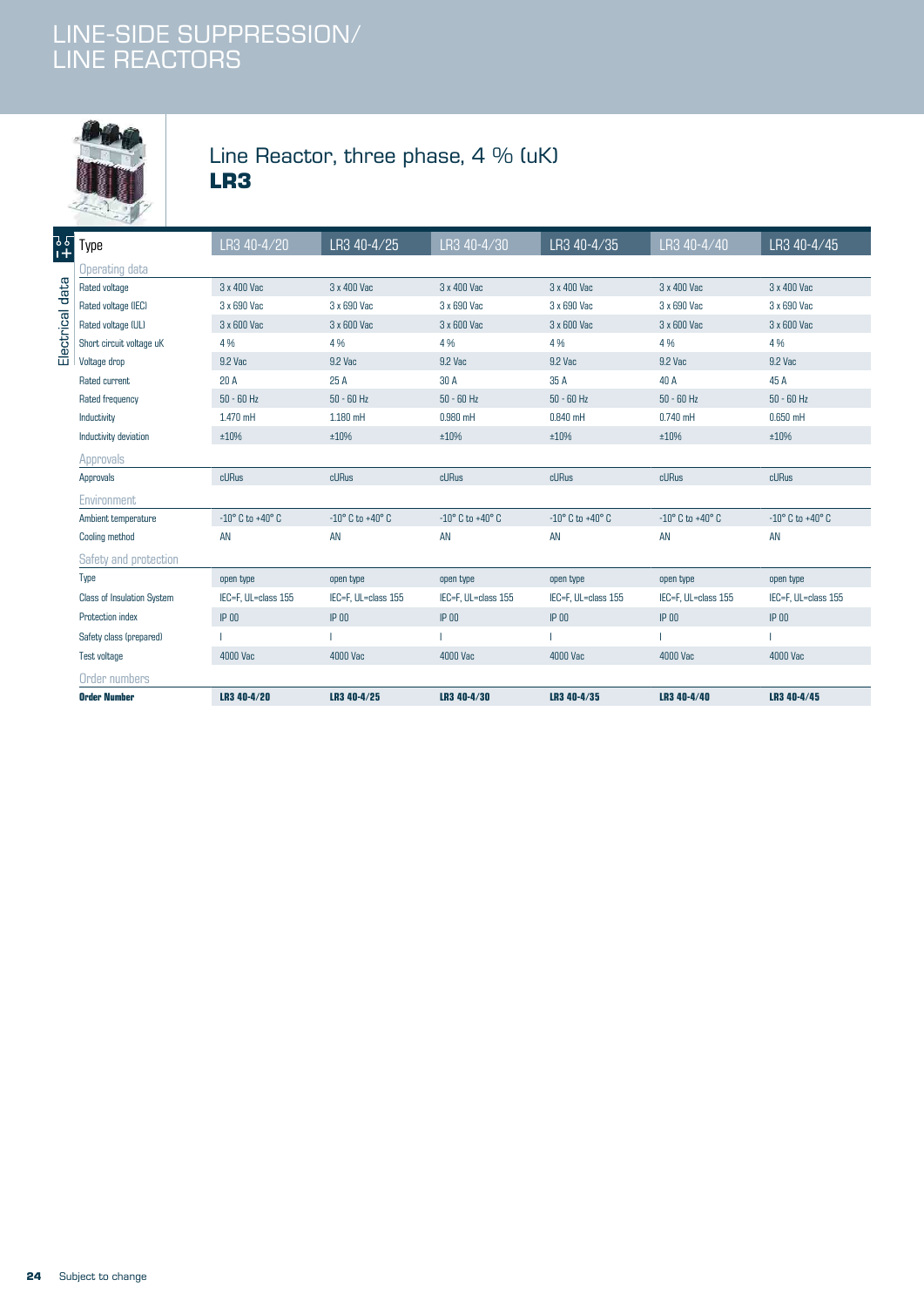



### Line Reactor, three phase, 4 % (uK) **LR3**

| <b>Order Number</b>               | LR3 40-4/50                        | LR3 40-4/63                        | LR3 40-4/70                        | LR3 40-4/80                        | LR3 40-4/90                        | LR3 40-4/100                       |
|-----------------------------------|------------------------------------|------------------------------------|------------------------------------|------------------------------------|------------------------------------|------------------------------------|
| Order numbers                     |                                    |                                    |                                    |                                    |                                    |                                    |
| Test voltage                      | 4000 Vac                           | 4000 Vac                           | 4000 Vac                           | 4000 Vac                           | 4000 Vac                           | 4000 Vac                           |
| Safety class (prepared)           |                                    |                                    |                                    |                                    |                                    |                                    |
| Protection index                  | <b>IP 00</b>                       | $IP$ 00                            | $IP$ 00                            | $IP$ 00                            | $IP$ 00                            | $IP$ 00                            |
| <b>Class of Insulation System</b> | IEC=F. UL=class 155                | IEC=F, UL=class 155                | IEC=F, UL=class 155                | IEC=F, UL=class 155                | IEC=F, UL=class 155                | IEC=F, UL=class 155                |
| Type                              | open type                          | open type                          | open type                          | open type                          | open type                          | open type                          |
| Safety and protection             |                                    |                                    |                                    |                                    |                                    |                                    |
| Cooling method                    | AN                                 | AN                                 | AN                                 | AN                                 | AN                                 | AN                                 |
| Ambient temperature               | $-10^{\circ}$ C to $+40^{\circ}$ C | $-10^{\circ}$ C to $+40^{\circ}$ C | $-10^{\circ}$ C to $+40^{\circ}$ C | $-10^{\circ}$ C to $+40^{\circ}$ C | $-10^{\circ}$ C to $+40^{\circ}$ C | $-10^{\circ}$ C to $+40^{\circ}$ C |
| Environment                       |                                    |                                    |                                    |                                    |                                    |                                    |
| Approvals                         | cURus                              | cURus                              | cURus                              | cURus                              | cURus                              | cURus                              |
| Approvals                         |                                    |                                    |                                    |                                    |                                    |                                    |
| Inductivity deviation             | ±10%                               | ±10%                               | ±10%                               | ±10%                               | ±10%                               | ±10%                               |
| Inductivity                       | $0.590$ mH                         | $0.470$ mH                         | $0.420$ mH                         | $0.370$ mH                         | $0.330$ mH                         | $0.290$ mH                         |
| Rated frequency                   | $50 - 60$ Hz                       | $50 - 60$ Hz                       | $50 - 60$ Hz                       | $50 - 60$ Hz                       | $50 - 60$ Hz                       | $50 - 60$ Hz                       |
| Rated current                     | 50 A                               | 63 A                               | 70 A                               | 80 A                               | 90 A                               | 100 A                              |
| Voltage drop                      | 9.2 Vac                            | 9.2 Vac                            | 9.2 Vac                            | 9.2 Vac                            | 9.2 Vac                            | 9.2 Vac                            |
| Short circuit voltage uK          | 4%                                 | 4 %                                | 4 %                                | 4%                                 | 4 %                                | 4%                                 |
| Rated voltage (UL)                | 3 x 600 Vac                        | 3 x 600 Vac                        | 3 x 600 Vac                        | 3 x 600 Vac                        | 3 x 600 Vac                        | 3 x 600 Vac                        |
| Rated voltage (IEC)               | 3 x 690 Vac                        | 3 x 690 Vac                        | 3 x 690 Vac                        | 3 x 690 Vac                        | 3 x 690 Vac                        | 3 x 690 Vac                        |
| Rated voltage                     | 3 x 400 Vac                        | 3 x 400 Vac                        | 3 x 400 Vac                        | 3 x 400 Vac                        | 3 x 400 Vac                        | 3 x 400 Vac                        |
| <b>Operating data</b>             |                                    |                                    |                                    |                                    |                                    |                                    |
| Type                              | LR3 40-4/50                        | LR3 40-4/63                        | LR3 40-4/70                        | LR3 40-4/80                        | LR3 40-4/90                        | LR3 40-4/100                       |

3.3

 $3.4$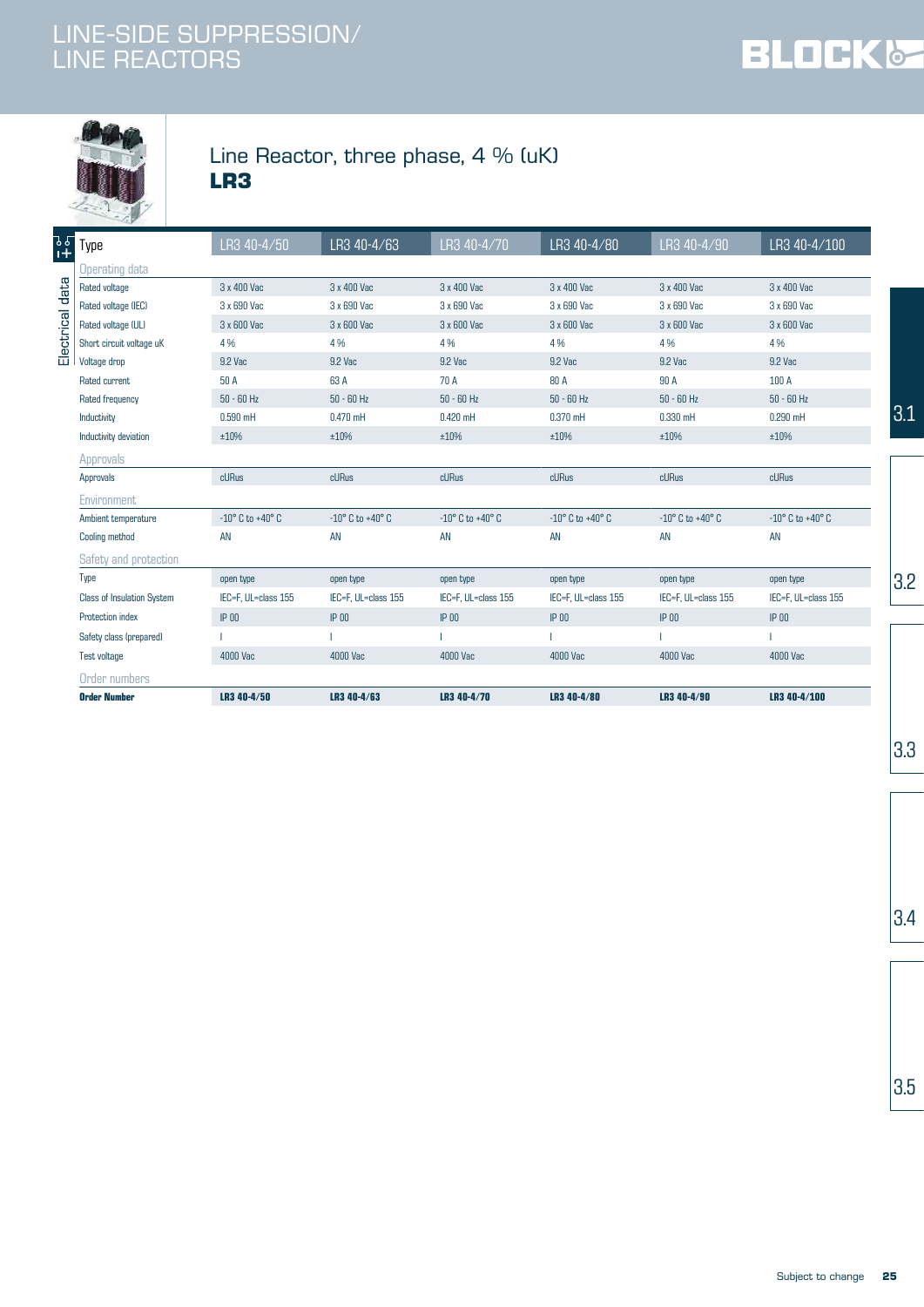

### Line Reactor, three phase, 4 % (uK) **LR3**

|                 | $-2.9$                            |                                    |                                    |                                    |                                    |                                    |                                    |
|-----------------|-----------------------------------|------------------------------------|------------------------------------|------------------------------------|------------------------------------|------------------------------------|------------------------------------|
| ]<br>ያ<br>1     | Type                              | LR3 40-4/115                       | LR3 40-4/125                       | LR3 40-4/160                       | LR3 40-4/180                       | LR3 40-4/200                       | LR3 40-4/250                       |
|                 | <b>Operating data</b>             |                                    |                                    |                                    |                                    |                                    |                                    |
| Electrical data | Rated voltage                     | 3 x 400 Vac                        | 3 x 400 Vac                        | 3 x 400 Vac                        | 3 x 400 Vac                        | 3 x 400 Vac                        | 3 x 400 Vac                        |
|                 | Rated voltage (IEC)               | 3 x 690 Vac                        | 3 x 690 Vac                        | 3 x 690 Vac                        | 3 x 690 Vac                        | 3 x 690 Vac                        | 3 x 690 Vac                        |
|                 | Rated voltage (UL)                | 3 x 600 Vac                        | 3 x 600 Vac                        | 3 x 600 Vac                        | 3 x 600 Vac                        | 3 x 600 Vac                        | 3 x 600 Vac                        |
|                 | Short circuit voltage uK          | 4%                                 | 4 %                                | 4%                                 | 4%                                 | 4 %                                | 4 %                                |
|                 | Voltage drop                      | 9.2 Vac                            | 9.2 Vac                            | 9.2 Vac                            | 9.2 Vac                            | 9.2 Vac                            | 9.2 Vac                            |
|                 | Rated current                     | 115 A                              | 125 A                              | 160 A                              | 180 A                              | 200 A                              | 250 A                              |
|                 | Rated frequency                   | $50 - 60$ Hz                       | $50 - 60$ Hz                       | $50 - 60$ Hz                       | $50 - 60$ Hz                       | $50 - 60$ Hz                       | $50 - 60$ Hz                       |
|                 | Inductivity                       | $0.250$ mH                         | $0.230$ mH                         | $0.180$ mH                         | $0.160$ mH                         | $0.150$ mH                         | $0.120$ mH                         |
|                 | Inductivity deviation             | ±10%                               | ±10%                               | ±10%                               | ±10%                               | ±10%                               | ±10%                               |
|                 | Approvals                         |                                    |                                    |                                    |                                    |                                    |                                    |
|                 | Approvals                         | cURus                              | cURus                              | cURus                              | cURus                              | cURus                              | cURus                              |
|                 | Environment                       |                                    |                                    |                                    |                                    |                                    |                                    |
|                 | Ambient temperature               | $-10^{\circ}$ C to $+40^{\circ}$ C | $-10^{\circ}$ C to $+40^{\circ}$ C | $-10^{\circ}$ C to $+40^{\circ}$ C | $-10^{\circ}$ C to $+40^{\circ}$ C | $-10^{\circ}$ C to $+40^{\circ}$ C | $-10^{\circ}$ C to $+40^{\circ}$ C |
|                 | Cooling method                    | AN                                 | AN                                 | AN                                 | AN                                 | AN                                 | <b>AN</b>                          |
|                 | Safety and protection             |                                    |                                    |                                    |                                    |                                    |                                    |
|                 | Type                              | open type                          | open type                          | open type                          | open type                          | open type                          | open type                          |
|                 | <b>Class of Insulation System</b> | IEC=F, UL=class 155                | IEC=H, UL=class 180                | IEC=H, UL=class 180                | IEC=H, UL=class 180                | IEC=B, UL=class 130                | IEC=F, UL=class 155                |
|                 | Protection index                  | $IP$ 00                            | $IP$ 00                            | $IP$ 00                            | $IP$ 00                            | $IP$ 00                            | $IP$ 00                            |
|                 | Safety class (prepared)           |                                    |                                    |                                    |                                    |                                    |                                    |
|                 | Test voltage                      | 4000 Vac                           | 4000 Vac                           | 4000 Vac                           | 4000 Vac                           | 4000 Vac                           | 4000 Vac                           |
|                 | Order numbers                     |                                    |                                    |                                    |                                    |                                    |                                    |
|                 | <b>Order Number</b>               | LR3 40-4/115                       | LR3 40-4/125                       | LR3 40-4/160                       | LR3 40-4/180                       | LR3 40-4/200                       | LR3 40-4/250                       |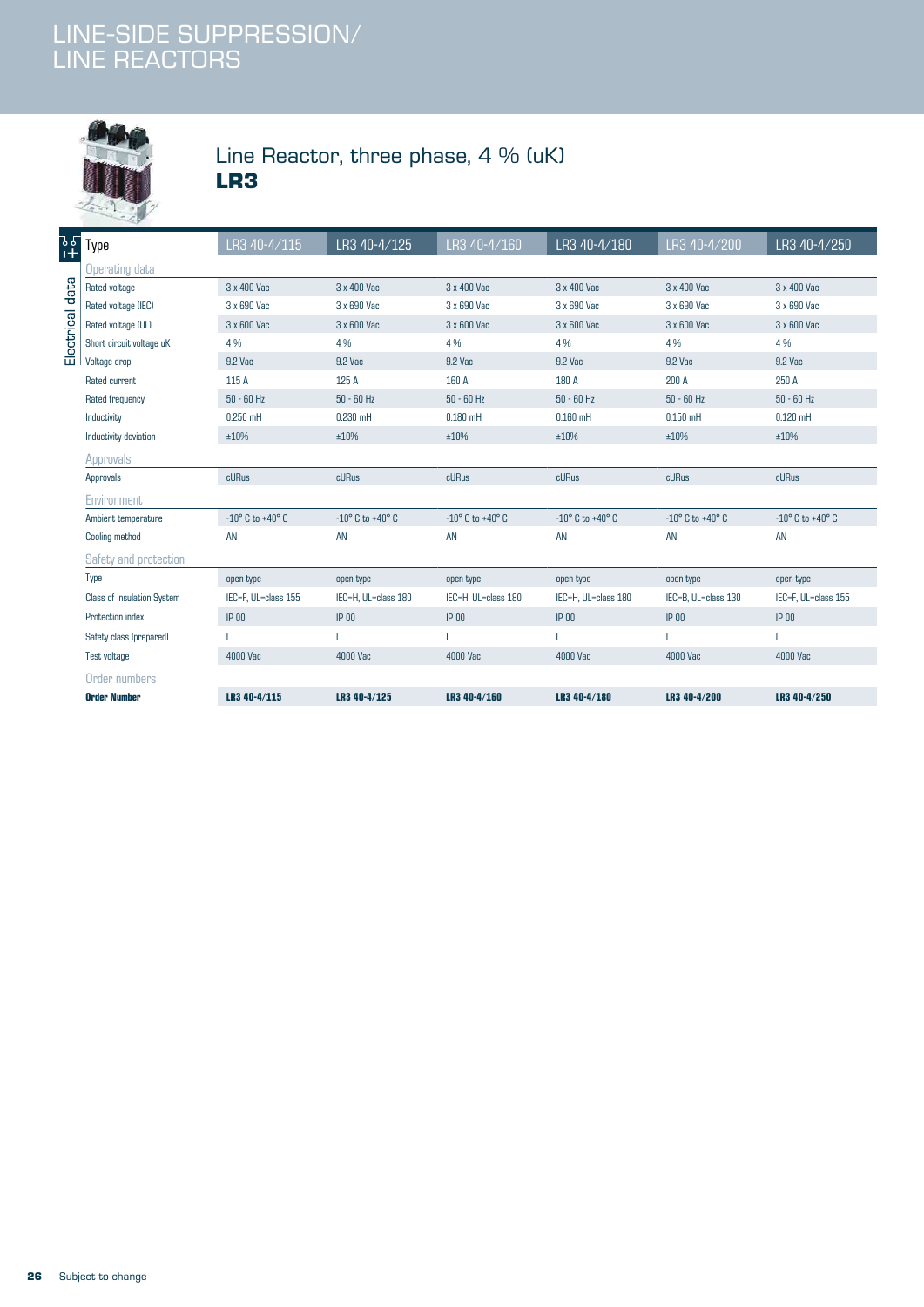



### Line Reactor, three phase, 4 % (uK) **LR3**

| <b>Order Number</b>               | LR3 40-4/300                       | LR3 40-4/400                       | LR3 40-4/500                       | LR3 40-4/630                       | LR3 40-4/710                       | LR3 40-4/800                       |
|-----------------------------------|------------------------------------|------------------------------------|------------------------------------|------------------------------------|------------------------------------|------------------------------------|
| Order numbers                     |                                    |                                    |                                    |                                    |                                    |                                    |
| Test voltage                      | 4000 Vac                           | 4000 Vac                           | 4000 Vac                           | 4000 Vac                           | 4000 Vac                           | 4000 Vac                           |
| Safety class (prepared)           |                                    |                                    |                                    |                                    |                                    |                                    |
| Protection index                  | $IP$ 00                            | $IP$ 00                            | $IP$ 00                            | $IP$ 00                            | $IP$ 00                            | $IP$ 00                            |
| <b>Class of Insulation System</b> | IEC=F. UL=class 155                | IEC=F, UL=class 155                | IEC=H. UL=class 180                | IEC=H, UL=class 180                | IEC=H, UL=class 180                | IEC=H. UL=class 180                |
| Type                              | open type                          | open type                          | open type                          | open type                          | open type                          | open type                          |
| Safety and protection             |                                    |                                    |                                    |                                    |                                    |                                    |
| Cooling method                    | AN                                 | AN                                 | AN                                 | AN                                 | AN                                 | AN                                 |
| Ambient temperature               | $-10^{\circ}$ C to $+40^{\circ}$ C | $-10^{\circ}$ C to $+40^{\circ}$ C | $-10^{\circ}$ C to $+40^{\circ}$ C | $-10^{\circ}$ C to $+40^{\circ}$ C | $-10^{\circ}$ C to $+40^{\circ}$ C | $-10^{\circ}$ C to $+40^{\circ}$ C |
| Environment                       |                                    |                                    |                                    |                                    |                                    |                                    |
| Approvals                         | cURus                              | cURus                              | cURus                              | cURus                              | <b>cURus</b>                       | cURus                              |
| Approvals                         |                                    |                                    |                                    |                                    |                                    |                                    |
| Inductivity deviation             | ±10%                               | ±10%                               | ±10%                               | ±10%                               | ±10%                               | ±10%                               |
| Inductivity                       | $0.098$ mH                         | $0.074$ mH                         | $0.059$ mH                         | $0.047$ mH                         | $0.042$ mH                         | $0.037$ mH                         |
| Rated frequency                   | $50 - 60$ Hz                       | $50 - 60$ Hz                       | $50 - 60$ Hz                       | $50 - 60$ Hz                       | $50 - 60$ Hz                       | $50 - 60$ Hz                       |
| Rated current                     | 300 A                              | 400 A                              | 500 A                              | 630 A                              | 710 A                              | 800 A                              |
| Voltage drop                      | 9.2 Vac                            | 9.2 Vac                            | 9.2 Vac                            | 9.2 Vac                            | 9.2 Vac                            | 9.2 Vac                            |
| Short circuit voltage uK          | 4 %                                | 4%                                 | 4 %                                | 4%                                 | 4 %                                | 4 %                                |
| Rated voltage (UL)                | 3 x 600 Vac                        | 3 x 600 Vac                        | 3 x 600 Vac                        | 3 x 600 Vac                        | 3 x 600 Vac                        | 3 x 600 Vac                        |
| Rated voltage (IEC)               | 3 x 690 Vac                        | 3 x 690 Vac                        | 3 x 690 Vac                        | 3 x 690 Vac                        | 3 x 690 Vac                        | 3 x 690 Vac                        |
| Rated voltage                     | 3 x 400 Vac                        | 3 x 400 Vac                        | 3 x 400 Vac                        | 3 x 400 Vac                        | 3 x 400 Vac                        | 3 x 400 Vac                        |
| Operating data                    |                                    |                                    |                                    |                                    |                                    |                                    |
| Type                              | LR3 40-4/300                       | LR3 40-4/400                       | LR3 40-4/500                       | LR3 40-4/630                       | LR3 40-4/710                       | LR3 40-4/800                       |

3.3

 $3.4$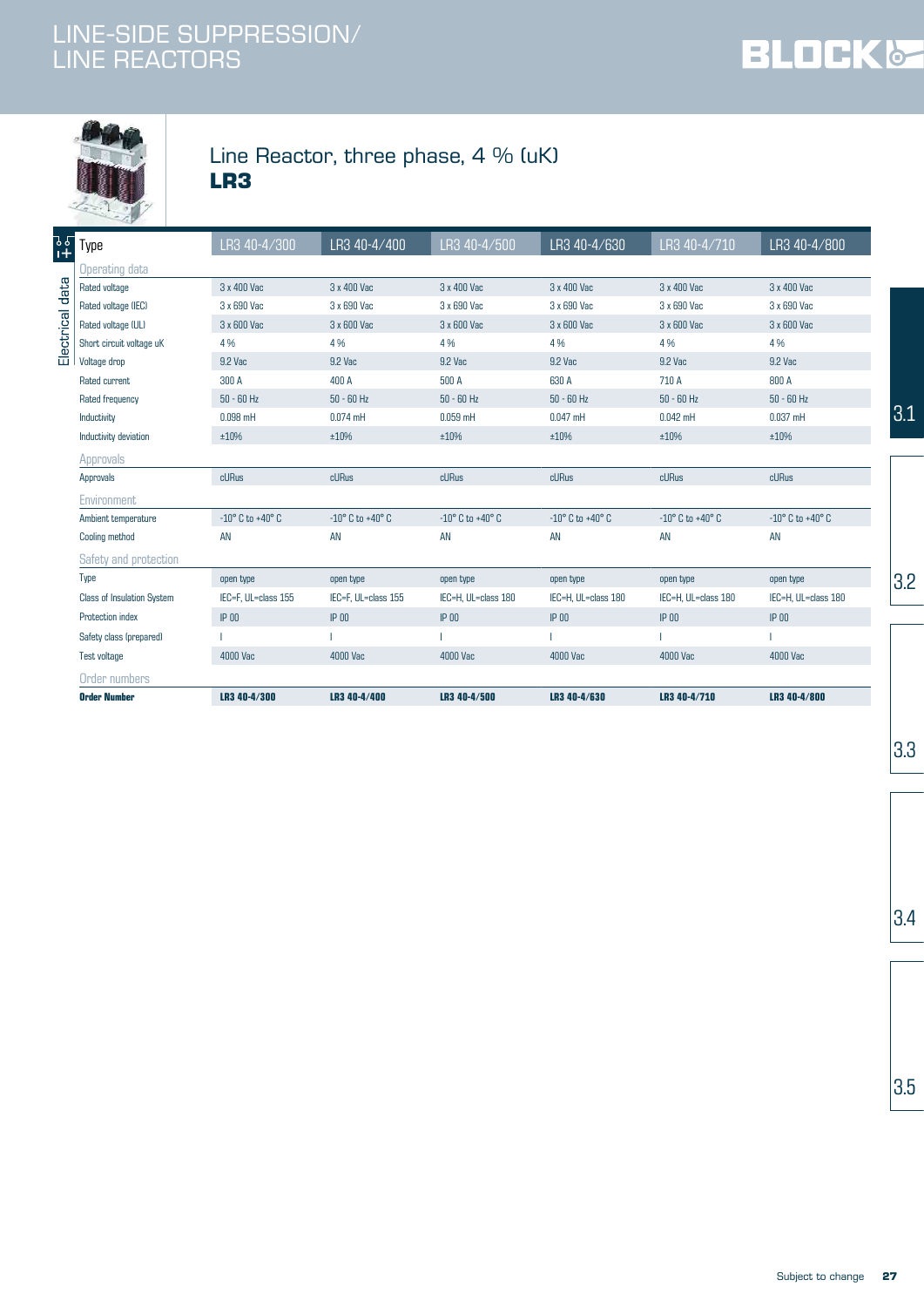

### Line Reactor, three phase, 4 % (uK) **LR3**

| <b>Order Number</b>                   | LR3 40-4/1000                      | LR3 40-4/1200                      | LR3 40-4/1400                      | LR3 40-4/1600                      |  |
|---------------------------------------|------------------------------------|------------------------------------|------------------------------------|------------------------------------|--|
| Order numbers                         |                                    |                                    |                                    |                                    |  |
| Test voltage                          | 4000 Vac                           | 4000 Vac                           | 4000 Vac                           | 4000 Vac                           |  |
| Safety class (prepared)               |                                    |                                    |                                    |                                    |  |
| Protection index                      | $IP$ 00                            | $IP$ 00                            | $IP$ $00$                          | $IP$ $00$                          |  |
| <b>Class of Insulation System</b>     | IEC=H, UL=class 180                | IEC=H, UL=class 180                | IEC=H, UL=class 180                | IEC=H, UL=class 180                |  |
| Type                                  | open type                          | open type                          | open type                          | open type                          |  |
| Safety and protection                 |                                    |                                    |                                    |                                    |  |
| Cooling method                        | AN                                 | AN                                 | AN                                 | AN                                 |  |
| Ambient temperature                   | $-10^{\circ}$ C to $+40^{\circ}$ C | $-10^{\circ}$ C to $+40^{\circ}$ C | $-10^{\circ}$ C to $+40^{\circ}$ C | $-10^{\circ}$ C to $+40^{\circ}$ C |  |
| Environment                           |                                    |                                    |                                    |                                    |  |
| Approvals                             | cURus                              | cURus                              | cURus                              | cURus                              |  |
| Approvals                             |                                    |                                    |                                    |                                    |  |
| Inductivity deviation                 | ±10%                               | ±10%                               | ±10%                               | ±10%                               |  |
| Inductivity                           | $0.030$ mH                         | $0.025$ mH                         | $0.021$ mH                         | $0.019$ mH                         |  |
| Rated frequency                       | $50 - 60$ Hz                       | $50 - 60$ Hz                       | $50 - 60$ Hz                       | $50 - 60$ Hz                       |  |
| Rated current                         | 1000 A                             | 1200 A                             | 1400 A                             | 1600 A                             |  |
| Voltage drop                          | 9.2 Vac                            | 9.2 Vac                            | 9.2 Vac                            | 9.2 Vac                            |  |
| Short circuit voltage uK              | 4%                                 | 4 %                                | 4 %                                | 4 %                                |  |
| Electrical data<br>Rated voltage (UL) | 3 x 600 Vac                        | 3 x 600 Vac                        | 3 x 600 Vac                        | 3 x 600 Vac                        |  |
| Rated voltage (IEC)                   | 3 x 1100 Vac                       | 3 x 1100 Vac                       | 3 x 1100 Vac                       | 3 x 1100 Vac                       |  |
| Rated voltage                         | 3 x 400 Vac                        | 3 x 400 Vac                        | 3 x 400 Vac                        | 3 x 400 Vac                        |  |
| Operating data                        |                                    |                                    |                                    |                                    |  |
| ]<br>1+<br>Type                       | LR3 40-4/1000                      | LR3 40-4/1200                      | LR3 40-4/1400                      | LR3 40-4/1600                      |  |
| $-69$                                 |                                    |                                    |                                    |                                    |  |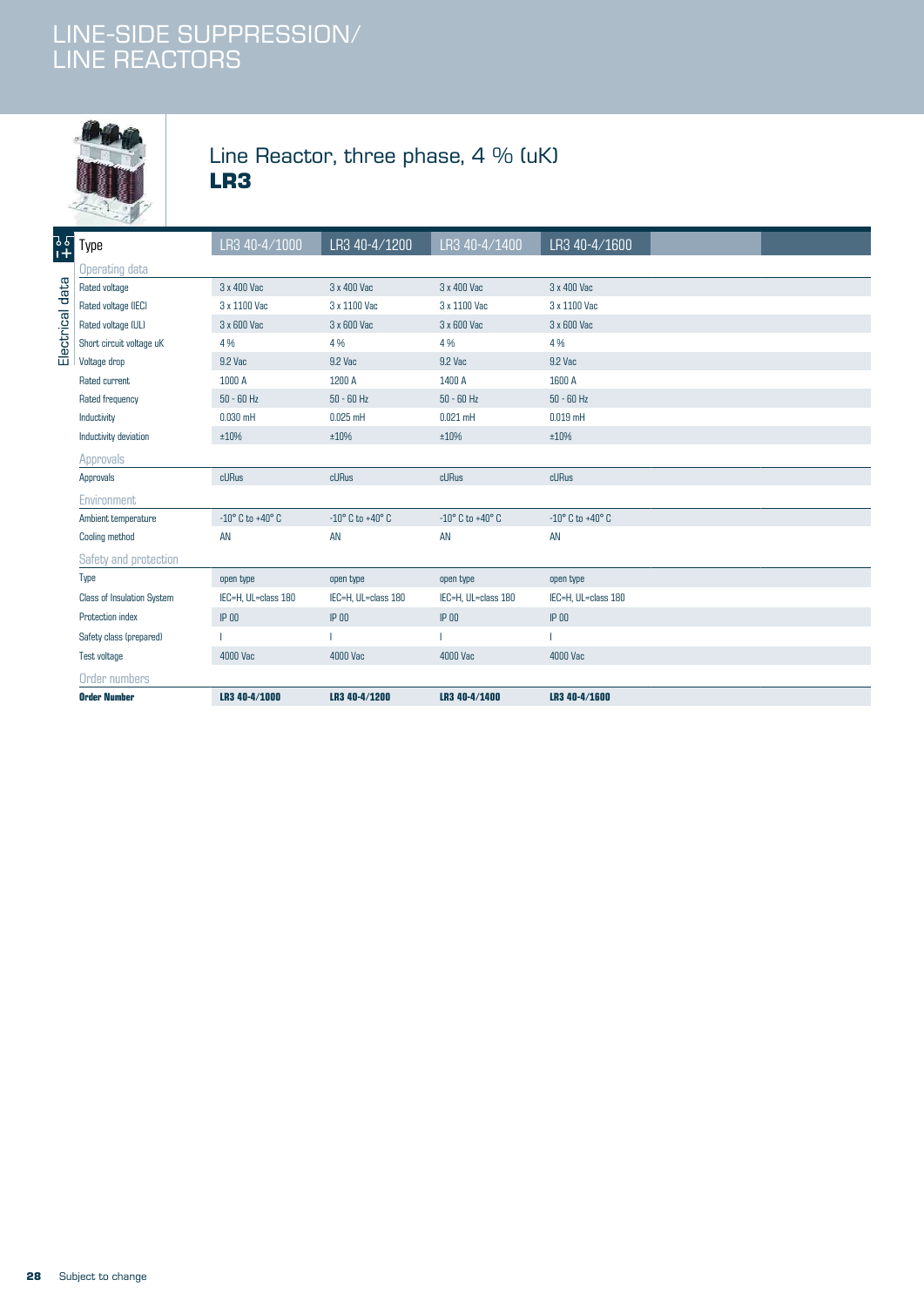



#### Line Reactor, three phase, 4 % (uK) **LR3**

|                                                     | $-49$        |                                 |                             |                          |                |           |                           |     |               |           |           |             |                |     |     |                |     |
|-----------------------------------------------------|--------------|---------------------------------|-----------------------------|--------------------------|----------------|-----------|---------------------------|-----|---------------|-----------|-----------|-------------|----------------|-----|-----|----------------|-----|
| $\begin{array}{c}\n 30 \\ \hline\n 0\n \end{array}$ |              |                                 |                             |                          |                |           |                           |     |               |           |           |             |                |     |     |                |     |
| data<br>Mechanical                                  | 异            | $M$ sac $M$<br>Connections      | Connections PE              | Fixing method            | Fixing screws  | Weight    | Dimension picture (in mm) | А   | B             | C         | D         | d1          | d <sub>2</sub> | E   | e1  | e <sub>2</sub> |     |
|                                                     | LR3 40-4/2   | Screw clamp, 4 mm <sup>2</sup>  | Tab connector, 6.3 x 0.8 mm | <b>Mounting brackets</b> | M4             | $0.53$ kg | $\boldsymbol{\Theta}$     | 78  | 56            | 100       | 50        | 65          |                | 35  | 27  | 36             |     |
|                                                     | LR3 40-4/4   | Screw clamp, 4 mm <sup>2</sup>  | Tab connector, 6.3 x 0.8 mm | Mounting brackets        | M4             | 1.31 kg   | $\boldsymbol{\Theta}$     | 96  | 60            | 117       | 56        | 71          |                | 44  | 30  | 41             |     |
|                                                     | LR3 40-4/6   | Screw clamp, 4 mm <sup>2</sup>  | Tab connector, 6.3 x 0.8 mm | <b>Mounting brackets</b> | M4             | $1.45$ kg | $\bullet$                 | 96  | 69            | 117       | 56        | 71          |                | 53  | 39  | 50             |     |
|                                                     | LR3 40-4/8   | Screw clamp, 4 mm <sup>2</sup>  | for M5                      | Mounting brackets        | M4             | 1.90 kg   | $\bullet$                 | 120 | 85            | 140       | 90        | 105         |                | 35  | 68  |                | 3.1 |
|                                                     | LR3 40-4/10  | Screw clamp, 4 mm <sup>2</sup>  | for M5                      | <b>Mounting brackets</b> | M <sub>4</sub> | $2.00$ kg | $\bullet$                 | 120 | 85            | 140       | 90        | 105         |                | 35  | 68  |                |     |
|                                                     | LR3 40-4/16  | Screw clamp, 4 mm <sup>2</sup>  | for M5                      | <b>Mounting brackets</b> | M4             | 2.70 kg   | €                         | 120 | 95            | 140       | 90        | 105         |                | 45  | 78  |                |     |
|                                                     | LR3 40-4/20  | Screw clamp, 4 mm <sup>2</sup>  | for M5                      | <b>Mounting brackets</b> | M <sub>5</sub> | 3.80 kg   | $\bullet$                 | 155 | 95            | 162       | 113       | 135         |                | 45  | 78  |                |     |
|                                                     | LR3 40-4/25  | Screw clamp, 10 mm <sup>2</sup> | for M5                      | Mounting brackets        | M <sub>5</sub> | 5.80 kg   | ◉                         | 155 | 110           | 177       | 113       | 135         |                | 60  | 93  |                |     |
|                                                     | LR3 40-4/30  | Screw clamp, 10 mm <sup>2</sup> | for M5                      | <b>Mounting brackets</b> | M <sub>5</sub> | 5.85 kg   | $\bullet$                 | 155 | 110           | 177       | 113       | 135         |                | 60  | 93  |                |     |
|                                                     | LR3 40-4/35  | Screw clamp, 10 mm <sup>2</sup> | for M5                      | Mounting brackets        | M <sub>5</sub> | 5.95 kg   | $\bullet$                 | 155 | 110           | 177       | 113       | 135         |                | 60  | 93  |                |     |
|                                                     | LR3 40-4/40  | Screw clamp, 10 mm <sup>2</sup> | for M5                      | <b>Mounting brackets</b> | M <sub>5</sub> | 6.80 kg   | $\bullet$                 | 185 |               | $102$ 210 | 90        | 136         | 170            | 74  | 50  | 51             |     |
|                                                     | LR3 40-4/45  | Screw clamp, 10 mm <sup>2</sup> | for M5                      | Mounting brackets        | M <sub>5</sub> | 8.25 kg   | ◉                         | 185 | 112           | 210       | 90        | 136         | 170            | 74  | 50  | 51             |     |
|                                                     | LR3 40-4/50  | Screw clamp, 16 mm <sup>2</sup> | for M5                      | <b>Mounting brackets</b> | M <sub>5</sub> | 8.35 kg   | $\bullet$                 | 185 | 112           | 210       | 90        | 136         | 170            | 62  | 91  | 62             |     |
|                                                     | LR3 40-4/63  | Screw clamp, 16 mm <sup>2</sup> | for M5                      | Mounting brackets        | M <sub>5</sub> | 9.65 kg   | $\bullet$                 | 185 | 122           | 210       | 90        | 135         | 170            | 94  | 70  | 71             |     |
|                                                     | LR3 40-4/70  | Screw clamp, 35 mm <sup>2</sup> | for M6                      | <b>Mounting brackets</b> | M <sub>6</sub> | 10.80 kg  | $\bullet$                 | 210 | 117           | 240       | 98        | $156$   175 |                | 77  | 88  | 105            | 3.2 |
|                                                     | LR3 40-4/80  | Screw clamp, 35 mm <sup>2</sup> | for M6                      | Mounting brackets        | M <sub>6</sub> | 12.50 kg  | ❹                         | 210 | 125           | 240       | 106       | 156         | 175            | 85  | 93  | 105            |     |
|                                                     | LR3 40-4/90  | Flat copper                     | for M8                      | <b>Mounting brackets</b> | M <sub>8</sub> | 16.00 kg  | $\bullet$                 | 267 | 149           | 200       | 176 249   |             |                | 79  | 79  |                |     |
|                                                     | LR3 40-4/100 | Flat copper                     | for M8                      | Mounting brackets        | M <sub>8</sub> | 19.00 kg  | ◉                         | 267 |               | 173 200   | 176 249   |             |                | 103 | 103 |                |     |
|                                                     | LR3 40-4/115 | Flat copper                     | for M8                      | <b>Mounting brackets</b> | M8             | 21.00 kg  | $\bullet$                 | 291 |               | $179$ 210 | 185       | 273         |                | 107 | 107 |                |     |
|                                                     | LR3 40-4/125 | Flat copper                     | for M8                      | <b>Mounting brackets</b> | M <sub>8</sub> | 22.00 kg  | ❺                         | 291 |               | $179$ 210 | 185 273   |             |                | 107 | 107 |                |     |
|                                                     | LR3 40-4/160 | Flat copper                     | for M8                      | <b>Mounting brackets</b> | M <sub>8</sub> | 25.50 kg  | ❺                         | 291 |               | 189 210   | $185$ 273 |             |                | 117 | 117 |                |     |
|                                                     | LR3 40-4/180 | Flat copper                     | for M8                      | <b>Mounting brackets</b> | M <sub>8</sub> | 28.00 kg  | ❺                         | 291 | $194$ 210 185 |           |           | 273         |                | 121 | 121 |                |     |

### Dimension pictures



 $\bullet$ 













 $3.4$ 

 $3.3$